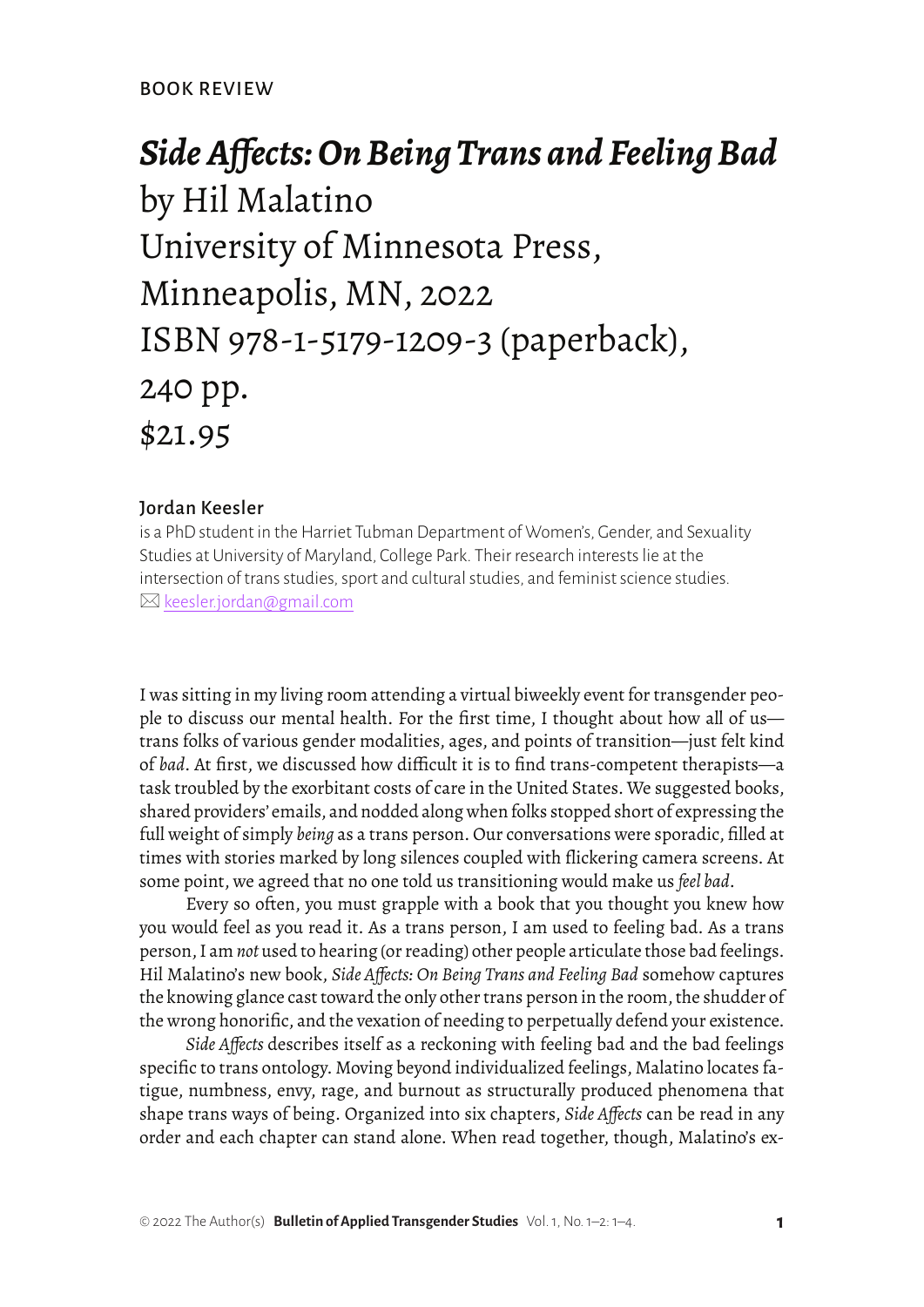plorations of fatigue, numbness, envy, rage, and burnout weave together affective attunements so often understood, but often unspoken by trans folks.

Each chapter opens with theoretical musings, Malatino's own experiences with the respective bad feeling, and an application of the theoretical implications of said bad feelings to trans media about transition. Drawing heavily on Lauren Berlant's (2011) theorization of cruel optimism, the first chapter on fatigue analyzes how transition vlogs affirm a particular vision and timeline of transition that becomes the measurement for transness and transition progress. For many, access to transition-related medical care is hindered by a variety of oppressive structures and the aspirational marker of "post-transition" is always just out of reach. An inability to reach a desired future places trans people in "lag time," where they are subjected to continual wearing away, making life exhausting.

The second chapter articulates how repeated misrecognition disorients our understood embodiment. Thinking through Sara Ahmed's (2006) work in *Queer Phenomenology* and Gayle Salamon's (2010) work in *Assuming a Body*, Malatino approaches cultivated tolerance for moments of confusion and refusal by others to argue that numbness, flat affect, and emotional disengagement are a response to persistent disorientations. Malatino directly states that numbness should not be "stigmatized, dismissed, or easily glossed" or be suggested to dissipate "post-transition" (76). Numbness is a vital affect that makes room for uncertainty in the aftermath of misrecognition so that we may survive our own hypervigilance generated by instability.

Carefully navigating through envy, the third chapter reads envy as a response to structural inequities, rather than failings of the moral self, through Sianne Ngai's (2007) work in *Ugly Feelings*. Envy alerts us to what might be possible and indicates where deprivation occurs. Moving beyond the self, envy hints at a political consciousness that tells us we deserve more than just survival. Envy invites us to think about what is possible when we deem our desires acceptable rather than acquiescing to transnormative narratives of "dysphoria" that link transness to hardship.

Rage appears in the fourth chapter as a key resource for trans survival that orients us towards transformation. Drawing on the works of Ahmed, Judith Butler, María Lugones, and Baruch Spinoza, Malatino argues that rage moves us from disorientation by breaking our understanding of the present, providing a renewed and transformative orientation towards an alternate space-time. Trans people are frequently dependent on relationships and institutions that sustain our survival while simultaneously threatening it. For example, doctors often pathologize transness while supplying us with hormones, and we must often cohabitate with people who refuse to gender us correctly in our shared homes. Malatino contends that, in order to live, trans people must break with what enables their survival, thus compromising their livelihoods. Rage becomes a "sense-making tool" of these series of breaks, becoming both a breaking point and a break from the present. Trans rage alerts us to injustice while providing a sense of what could be possible with an infra-political ethics of care that bears witness to rage and encourages trans world-building.

 The landscape past tired, or burnout, is the central affect of chapter five. Trans burnout comes specifically from economies of scarcity that influence access to medical care and recruit trans subjects to perform voluntary "gender work" without addressing structural transantagonism. "Voluntary gender workers" help shepherd newer trans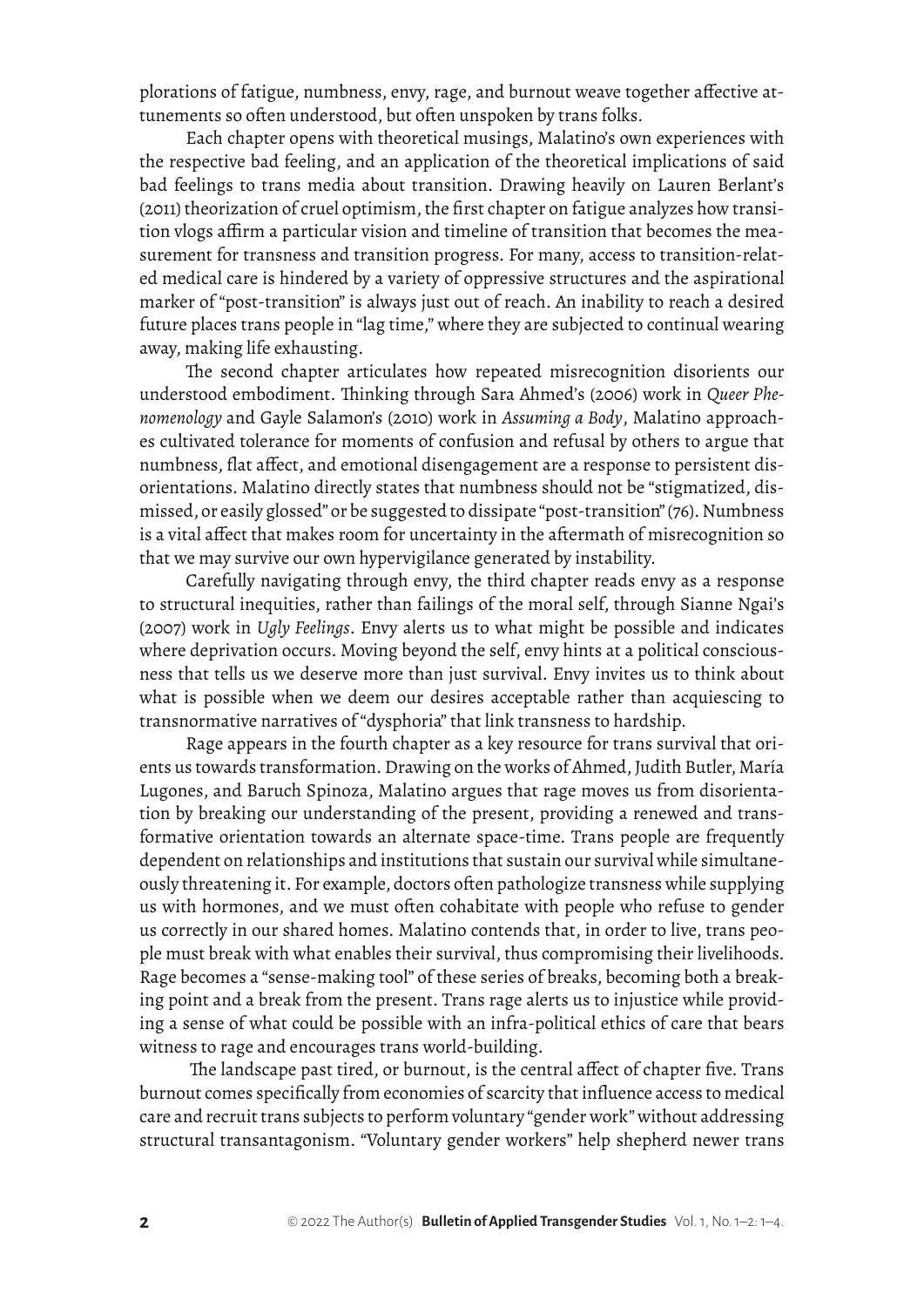people into discourses that maximize their chances of receiving the services they need from the health system. This labor is exhausting, but unlike conventional paradigms of burnout, it revolves around consumption rather than production. Trans people are forced to shape themselves into the ideal consumer of biomedical services to access needed resources, creating a hierarchy of "good" and "bad" trans patients who do or do not fit a pathological model of transness. No matter where one sits on the hierarchy as an enforcer attempting to help others navigate the system effectively or as a dropout who rejects these models altogether—they cannot perpetually maintain a perfect trans consumerist affect. No matter what approach one takes to the medical system, they eventually find themselves at an impasse. This unique, consumption-focused model of burnout breeds exhaustion and annoyance with oneself and others.

*Side Affects* concludes with a chapter that traces how trans discourses of healing are entangled with psychedelics, New Age spirituality based in cultural appropriation, and racial exclusion. Working through a series of archival correspondences between Harry Benjamin—a key proponent of mid-century transition care—and Robert Masters—an LSD researcher and sexologist—Malatino finds explicit remarks of racial eugenics. Malatino questions how the racist and colonial legacies of Benjamin and Masters' work shape transition access and discourses of spirituality that emerge in modern-day practices of self-care for trans folks. Drawing on Arun Saldanha's (2007) theorization of "white viscosity," Malatino argues that utopian visions that rely on a collection of disparate cultural practices that romanticize wholeness or self-actualization by fetishizing non-Western practices make white bodies stick to each other. Even trans practices of healing are not exempt from the structural disparities that impact the negative affects described in the first five chapters of this book. Malatino concludes this chapter with an anecdote about the banality of happiness, shedding light on why and how they came to their decidedly unhappy subject matter in *Side Affects*.

Malatino's thoughtful navigation of the negative affects experienced by trans folks makes this text necessary reading scholars in trans studies; women's, gender, and sexuality studies; philosophy; and beyond. I am particularly excited to see how scholars take up Malatino's concluding chapter on white viscosity and New Age movements to think about how capitalism influences trans folks' practices and packaging of healing. *Side Affects* offers robust applications of theories from Ahmed, Berlant, Butler, Salamon, and Spinoza, as well as Gilles Deleuze and Félix Guattari, that are often considered opaque, rendering them clear in their relatability to trans experience. As I parse through my trans peers' reflections on mental health, Malatino's theorizations of fatigue, numbness, envy, rage, and burnout help me interpret how structural powers impact our emotional lives. At a time of increased attacks on trans people's sense of being, *Side Affects* provides a guide to explore intense experiences that offers a partial balm.

## **REFERENCES**

Ahmed, Sara. 2006. *Queer Phenomenology: Orientations, Objects, Others*. Durham, NC: Duke University Press.

Berlant, Lauren. 2011. *Cruel Optimism*. Durham, NC: Duke University Press. Salamon, Gayle. 2010. *Assuming a Body: Transgender and Rhetorics of Materiality*. New